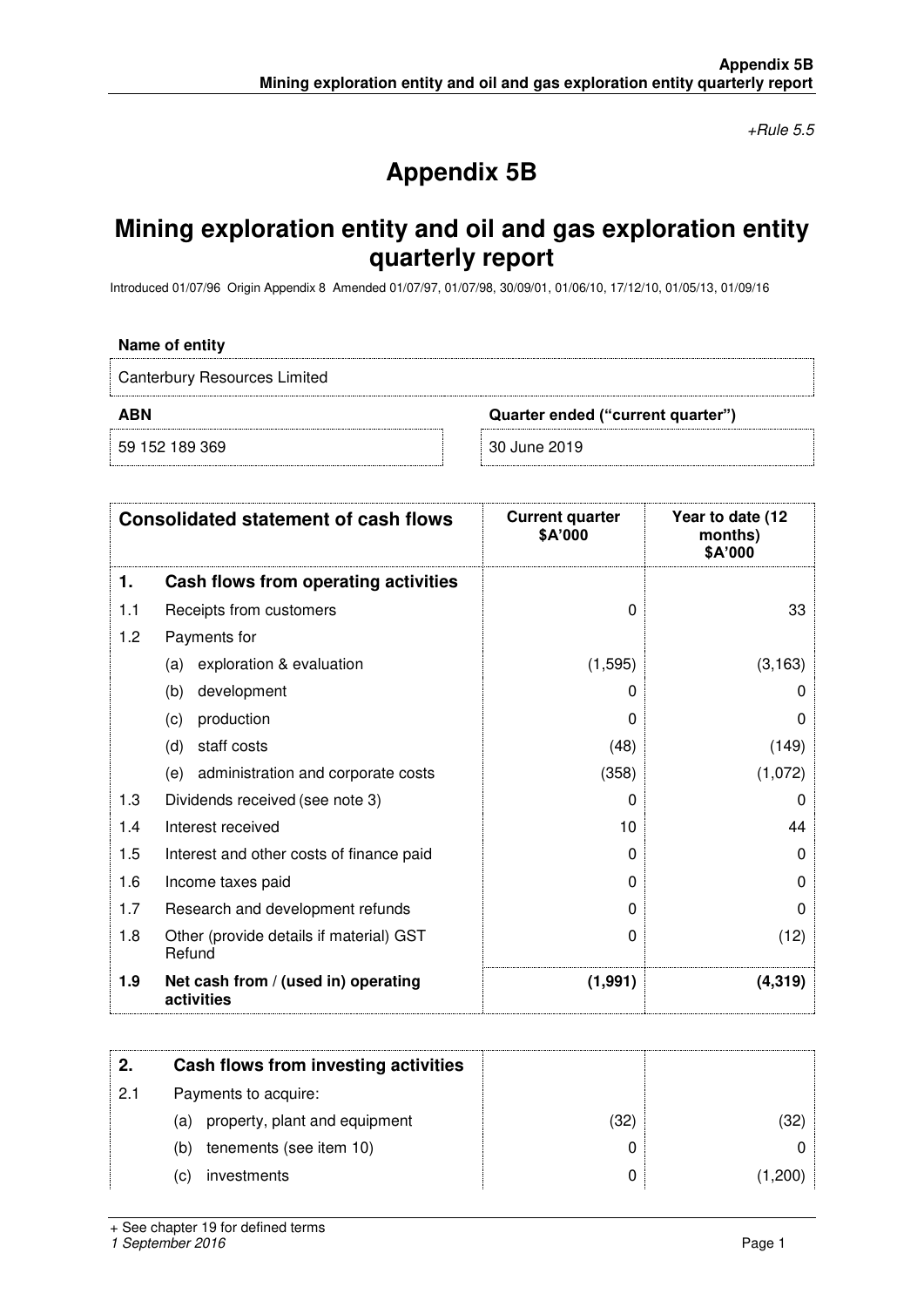|                                                                               | <b>Appendix 5B</b> |
|-------------------------------------------------------------------------------|--------------------|
| Mining exploration entity and oil and gas exploration entity quarterly report |                    |

|     | <b>Consolidated statement of cash flows</b>       | <b>Current quarter</b><br><b>\$A'000</b> | Year to date (12<br>months)<br>\$A'000 |
|-----|---------------------------------------------------|------------------------------------------|----------------------------------------|
|     | other non-current assets - Term<br>(d)<br>Deposit | (10)                                     | (10)                                   |
| 2.2 | Proceeds from the disposal of:                    |                                          |                                        |
|     | property, plant and equipment<br>(a)              | 0                                        | O                                      |
|     | tenements (see item 10)<br>(b)                    | 0                                        | 0                                      |
|     | (c)<br>investments                                | O                                        | 0                                      |
|     | (d)<br>other non-current assets                   | O                                        | 0                                      |
| 2.3 | Cash flows from loans to other entities           | 0                                        | 0                                      |
| 2.4 | Dividends received (see note 3)                   | O                                        | $\Omega$                               |
| 2.5 | Other (provide details if material)               | 0                                        | 0                                      |
| 2.6 | Net cash from / (used in) investing<br>activities | (42)                                     | (1,242)                                |

| 3.   | Cash flows from financing activities                                           |          |       |
|------|--------------------------------------------------------------------------------|----------|-------|
| 3.1  | Proceeds from issues of shares                                                 | $\Omega$ | 8,227 |
| 3.2  | Proceeds from issue of convertible notes                                       | 0        |       |
| 3.3  | Proceeds from exercise of share options                                        | O        |       |
| 3.4  | Transaction costs related to issues of<br>shares, convertible notes or options | $\Omega$ | O     |
| 3.5  | Proceeds from borrowings                                                       | O        |       |
| 3.6  | Repayment of borrowings                                                        | O        |       |
| 3.7  | Transaction costs related to loans and<br>borrowings                           | O        |       |
| 3.8  | Dividends paid                                                                 | O        | U     |
| 3.9  | Other (provide details if material)                                            | 0        |       |
| 3.10 | Net cash from / (used in) financing<br>activities                              | 0        | 8,227 |

| 4.  | Net increase / (decrease) in cash and<br>cash equivalents for the period |         |         |
|-----|--------------------------------------------------------------------------|---------|---------|
| 4.1 | Cash and cash equivalents at beginning of<br>period                      | 4,838   | 139.    |
| 4.2 | Net cash from / (used in) operating<br>activities (item 1.9 above)       | (1,991) | (4,319) |
| 4.3 | Net cash from / (used in) investing activities<br>(item 2.6 above)       | (42)    | 1.242   |
| 4.4 | Net cash from / (used in) financing activities<br>(item 3.10 above)      |         | 8.227   |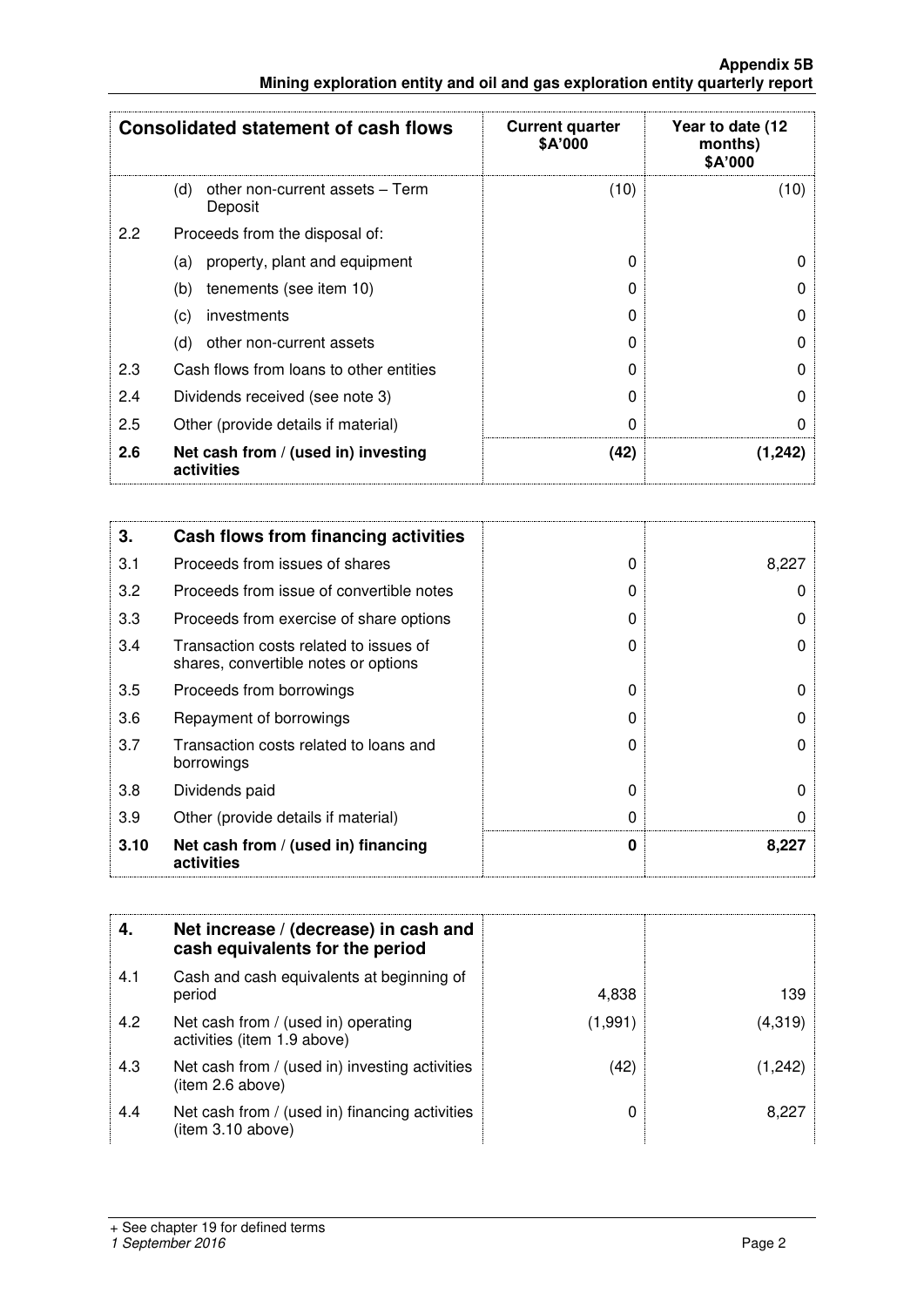## **Appendix 5B Mining exploration entity and oil and gas exploration entity quarterly report**

|     | <b>Consolidated statement of cash flows</b>          | <b>Current quarter</b><br>\$A'000 | Year to date (12<br>months)<br>\$A'000 |
|-----|------------------------------------------------------|-----------------------------------|----------------------------------------|
| 4.5 | Effect of movement in exchange rates on<br>cash held |                                   |                                        |
| 4.6 | Cash and cash equivalents at end of<br>period        | 2.805                             | 2.805                                  |

| 5.  | Reconciliation of cash and cash<br>equivalents<br>at the end of the quarter (as shown in the<br>consolidated statement of cash flows) to the<br>related items in the accounts | <b>Current quarter</b><br>\$A'000 | <b>Previous quarter</b><br>\$A'000 |
|-----|-------------------------------------------------------------------------------------------------------------------------------------------------------------------------------|-----------------------------------|------------------------------------|
| 5.1 | <b>Bank balances</b>                                                                                                                                                          | 295                               | 2,338                              |
| 5.2 | Call deposits                                                                                                                                                                 | 2,510                             | 2,500                              |
| 5.3 | <b>Bank overdrafts</b>                                                                                                                                                        |                                   |                                    |
| 5.4 | Other (provide details)                                                                                                                                                       | 0                                 |                                    |
| 5.5 | Cash and cash equivalents at end of<br>quarter (should equal item 4.6 above)                                                                                                  | 2,805                             | 4,838                              |

| 6.   | Payments to directors of the entity and their associates                          | <b>Current quarter</b><br>\$A'000 |
|------|-----------------------------------------------------------------------------------|-----------------------------------|
| -6.1 | Aggregate amount of payments to these parties included in item 1.2                | 192                               |
| 6.2  | Aggregate amount of cash flow from loans to these parties included<br>in item 2.3 |                                   |
|      |                                                                                   |                                   |

| 6.3 | Include below any explanation necessary to understand the transactions included in |
|-----|------------------------------------------------------------------------------------|
|     | items $6.1$ and $6.2$                                                              |

Salaries and directors fees and consulting fees.

| 7.         | Payments to related entities of the entity and their<br>associates                                      | <b>Current quarter</b><br>\$A'000 |
|------------|---------------------------------------------------------------------------------------------------------|-----------------------------------|
| 7.1        | Aggregate amount of payments to these parties included in item 1.2                                      |                                   |
| 7.2        | Aggregate amount of cash flow from loans to these parties included<br>in item 2.3                       |                                   |
| 7.3        | Include below any explanation necessary to understand the transactions included in<br>items 7.1 and 7.2 |                                   |
| <b>NIL</b> |                                                                                                         |                                   |
|            |                                                                                                         |                                   |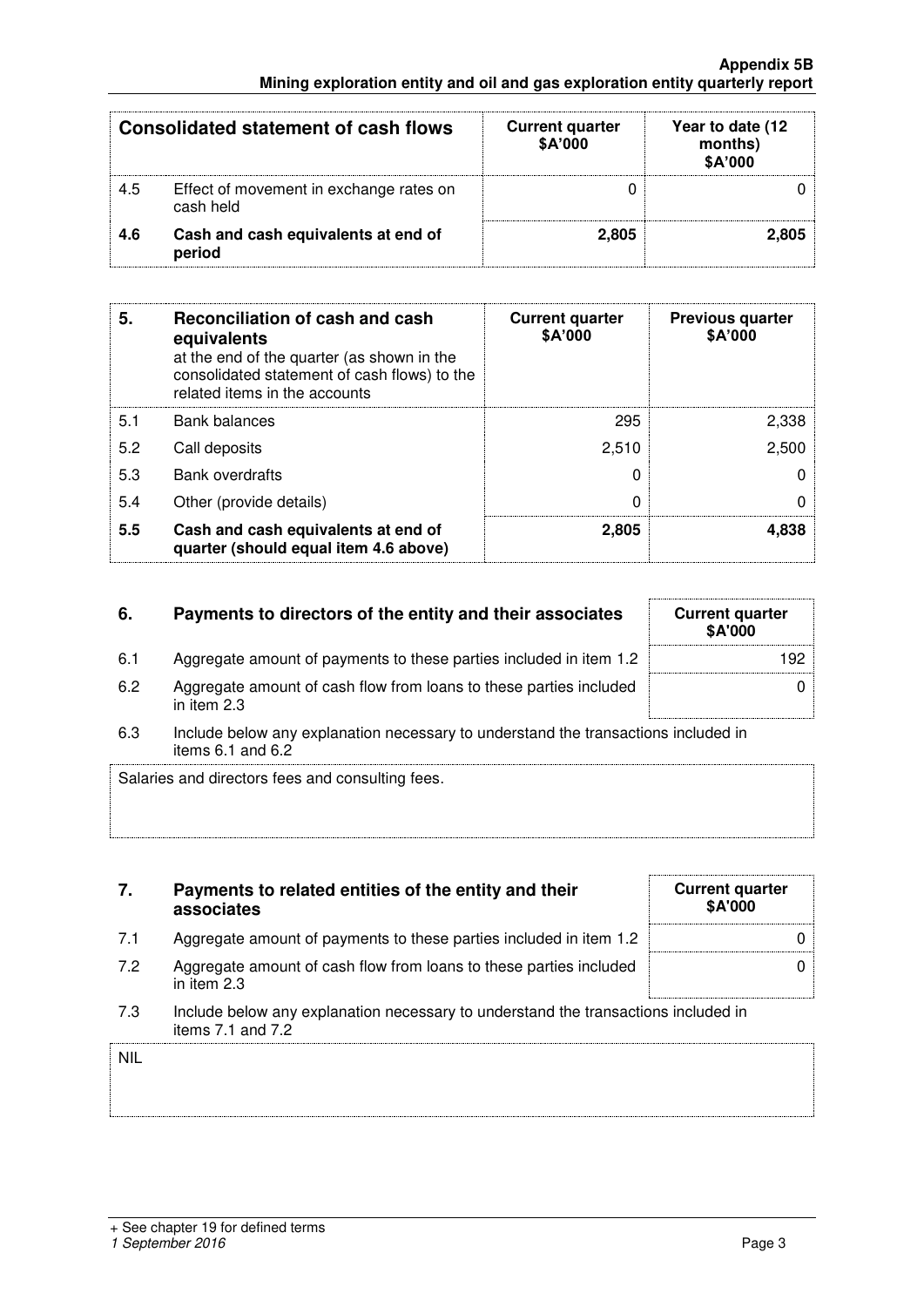| 8.  | <b>Financing facilities available</b><br>Add notes as necessary for an<br>understanding of the position | <b>Total facility amount</b><br>at quarter end<br><b>\$A'000</b> | Amount drawn at<br>quarter end<br>\$A'000 |
|-----|---------------------------------------------------------------------------------------------------------|------------------------------------------------------------------|-------------------------------------------|
| 8.1 | Loan facilities                                                                                         |                                                                  |                                           |
| 8.2 | Credit standby arrangements                                                                             | O                                                                |                                           |
| 8.3 | Other (please specify)                                                                                  |                                                                  |                                           |
| 8.4 | Include below a description of each facility above, including the lender, interest rate and             |                                                                  |                                           |

8.4 Include below a description of each facility above, including the lender, interest rate and whether it is secured or unsecured. If any additional facilities have been entered into or are proposed to be entered into after quarter end, include details of those facilities as well.

NIL

| 9.  | <b>Estimated cash outflows for next quarter</b> | \$A'000 |
|-----|-------------------------------------------------|---------|
| 9.1 | Exploration and evaluation                      | 1,083   |
| 9.2 | Development                                     |         |
| 9.3 | Production                                      |         |
| 9.4 | Staff costs                                     | 111     |
| 9.5 | Administration and corporate costs              | 106     |
| 9.6 | Other (provide details if material)             |         |
| 9.7 | <b>Total estimated cash outflows</b>            | 1,300   |

| 10.               | <b>Changes in</b><br>tenements<br>(items $2.1(b)$ and<br>$2.2(b)$ above)                          | <b>Tenement</b><br>reference and<br>location | Nature of interest | Interest at<br>beginning<br>of quarter | <b>Interest</b><br>at end of<br>quarter |
|-------------------|---------------------------------------------------------------------------------------------------|----------------------------------------------|--------------------|----------------------------------------|-----------------------------------------|
| 10.1              | Interests in mining<br>tenements and<br>petroleum tenements<br>lapsed, relinquished<br>or reduced | N/A                                          | N/A                | N/A                                    | N/A                                     |
| 10.2 <sub>1</sub> | Interests in mining<br>tenements and<br>petroleum tenements<br>acquired or increased              | EPM 27317<br><b>SE Queensland</b>            | Application        | 0%                                     | 100%                                    |